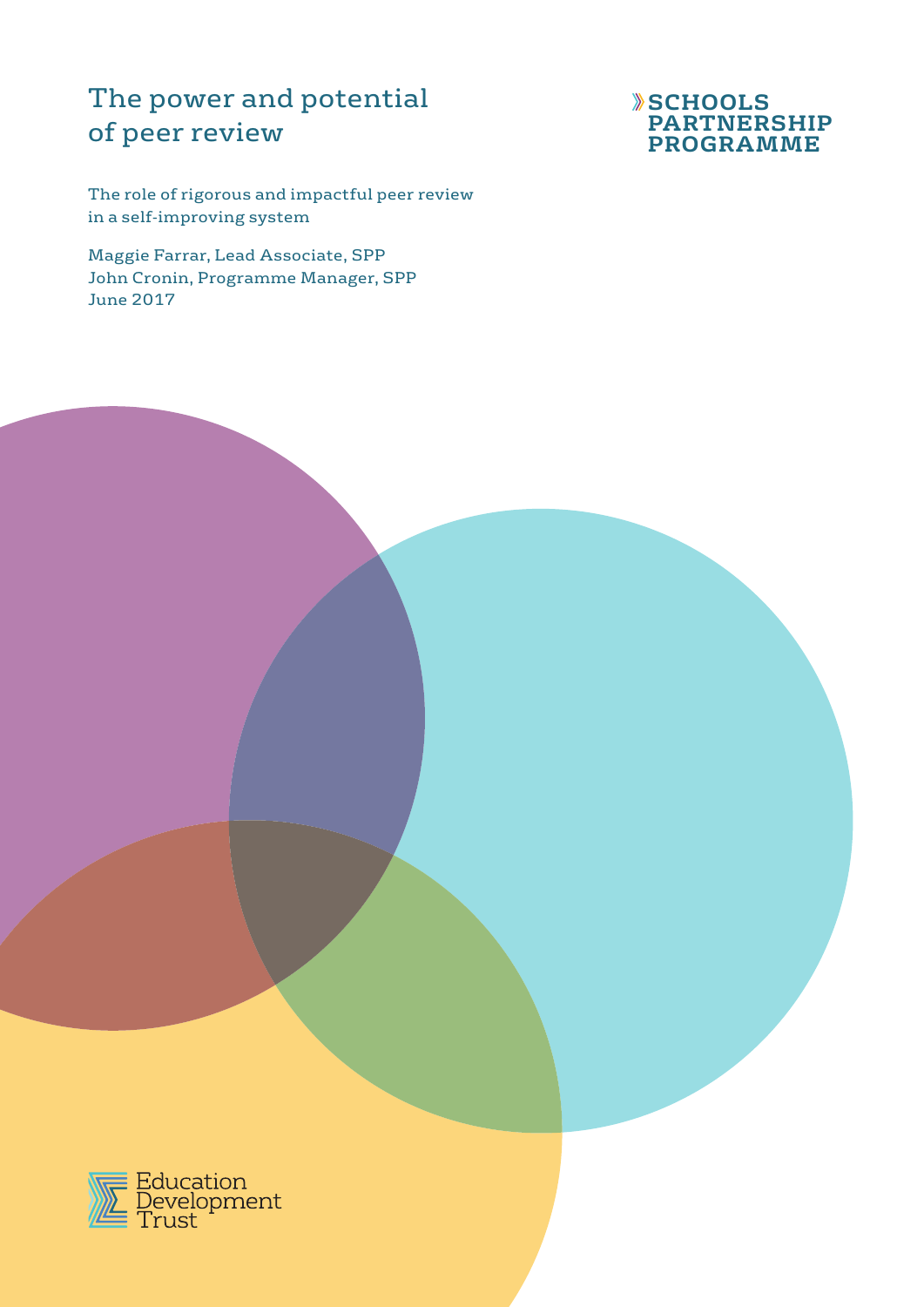3

# **What is the Schools Partnership Programme?**

There has never been a more important or demanding time to be leading and working in schools. Securing continuous improvement, developing great leaders and teachers, and giving children and young people the very best start in life is our task. That is why Education Development Trust has worked with over 800 schools to develop the Schools Partnership Programme (SPP).

SPP is Education Development Trust's school improvement model founded on professional peer review. Established in 2014, it provides schools with the essential tools and support to allow them to drive improvements in their performance. It is the only peer review model that is informed by research evidence and benefits from Education Development Trust's global network of partners, making it a distinctive and effective peer review model.

Our framework develops the confidence, capability, and culture in and between schools to lead their own improvement through a continuous cycle of school self-review, peer review and school-toschool support and improvement. Schools who join become part of a national and collegiate network engaged in peer review with opportunities to influence the development of the model and learn from each other's practice.

'We know that isolation is the enemy of improvement and our SPP schools are demonstrating that, through focused collaboration, they can achieve greater coherence and better outcomes. They are achieving this through having a clear sense of shared direction and priorities and securing lateral accountability within and between their schools.

Complex and demanding times call for authentic and principled leadership. I believe that this is alive and well in our system, as leaders work collaboratively with other schools in a spirit of collective improvement and ambition.'



Steve Munby CEO Education Development Trust

### Acknowledgements

We are grateful for the valuable contributions of the school leaders who have been participating in SPP to date. Our particular thanks to: Ian Tyas, Ingham Primary School, Helen Barker and Marie-Claire Bretherton, KYRA TSA, Karl Rogerson, Billesey Primary School, Heidi Shewel-Cooper and Mark Precious, Primary 6 Partnership, Liz Robinson, Surrey Square Primary School, Helen Rowland, Lisa Needham, Andrew Ross and Nadia Sweryt-Hannam, Focus Trust.









### Schools to date

We work with Primary, Secondary, Special and Faith Schools as well as Academies and LA funded schools.

## **Clusters**

We work with formal clusters of TSAs and MATs as well as informal clusters of schools.

# School leaders trained and supported

We have supported Senior Leaders, Middle Leaders and Subject Leaders.



## What is SPP?

A sector-led clusterbased approach to school improvement, which has worked with over 800 schools and larger local systems to date.

The model develops the capacity and culture needed for impactful cluster working through a continuous cycle of school self-review, peer review and school-toschool support and improvement.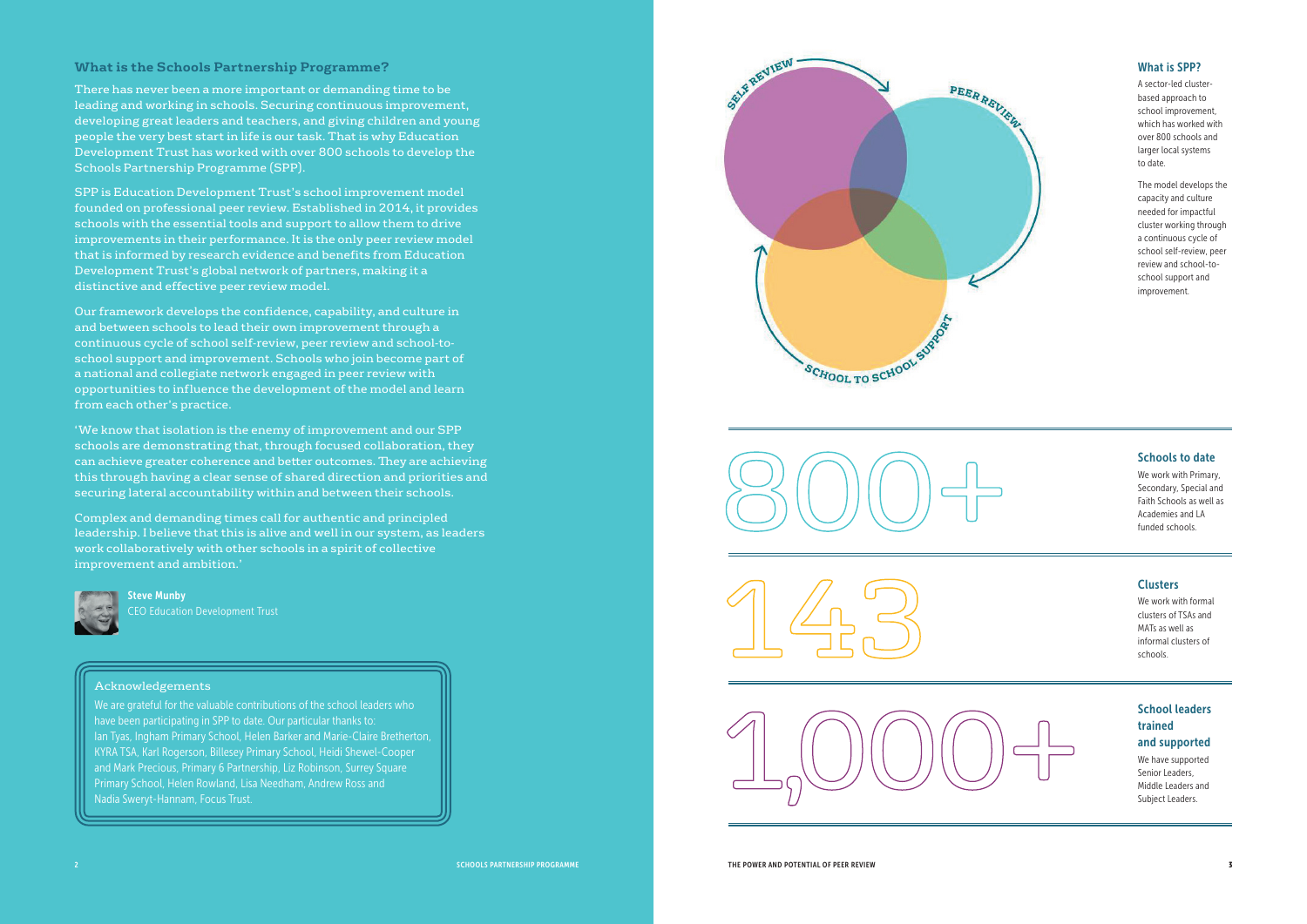# The role and impact of peer review in a self-improving system

Adopting this approach helps to build a culture of trust-based accountability, backed up by a focus on tangible improvement, and a commitment to schoolto-school support. Michael Fullan and Steve Munby, in writing about the emergence of a new 'middle tier' in education, note that one of the critical success factors for effective, system-wide school collaboration is: 'a commitment to, and capacity for, effective peer review which forms the engine that drives improvement<sup>'1</sup>

Through our work with SPP, we have seen that well designed, well managed, rigorous peer review that involves senior leaders, middle leaders and teachers is one of the most valuable and impactful activities that schools in a mature, sector-led system can undertake.

Peer review done well should ensure that no school is isolated; it should enable schools to systematically review and address weakness and to share effective practice within and between schools. Because the most effective peer review is embedded into a process of support and improvement, it produces the data and evidence on which effective school-toschool support can be provided.

'Peer review provides a backbone for the school improvement cycle…it is well organised and trusted by all stakeholders.'

Headteacher, Centurion partnership

# What impact are we seeing?

We are developing a strong emerging evidence base of the impact of engaging with peer review; schools are reporting improved outcomes for pupils as a result of engaging in peer review. Recently, we conducted an analysis of Ofsted performance for schools engaged in SPP for at least one year. We found that schools are;

Improving against their baseline Ofsted grades upon joining the programme;

SPP schools are significantly more likely to improve by one or more grades in inspection than the national average (67% vs 61.8%).

# Why engage with peer review?

Peer review cannot be imposed on a group of schools. It has to come about as a result of their deep desire to be responsible for their own improvement and to be committed to putting in the time required to achieve this. Through SPP, several schools that have an 'outstanding' Ofsted judgment have wanted to engage in peer review because they worry about complacency; they want to encourage more innovation, they want to keep an eye on risk and want to go beyond what Ofsted see as the core features of effective schools. Others engage in peer review because they know that gaining another perspective on their own school's performance from a trusted peer will shine a light on areas they may not be aware of, or  $-$  as is more frequently the case – are aware of but have not had the time or means to address.

'Our experience of peer review as a collaboration has been extremely powerful. It has been a great privilege to have unlimited access in each other's classrooms and we have been able to shine a light into all aspects of our schools.'

### Helen Barker, head of Kyra Teaching School, Lincolnshire

'It [peer review], was part of my evidence base for our recent inspection and it impacted on the judgement, particularly in relation to leadership and management.'

Headteacher, SPP school

In our experience to date, a robust framework such as SPP is instrumental in the long-term success of peer review as it formalises the practice and embeds it into school life. We have found that impactful peer review cannot happen without the right leadership skills and mindset to lead it. As David Hargreaves observes<sup>2</sup> peer review in mature collaboration requires school leaders to develop the skills of analytic investigator and skilled coach if the school system is to be truly self-improving. He goes on to note that, 'Peer challenge is possible if sufficient social capital (mutual trust, transparency and reciprocity) and collective moral purpose has developed between the partners.'

### SPP is deliberately designed to support this by:

- Building the technical skills of peer review and school improvement so all members of a cluster can engage in regular scrutiny of each other's practice, gather and analyse evidence, give and receive feedback, and both provide and accept effective and focused improvement support
- Developing a culture characterised by a commitment by everyone in the cluster to continuous improvement in a climate of openness, trust and honesty, and a willingness to hold each other to account for agreed outcomes. Mature clusters are agreeing one or two cluster priorities as a result of peer review, setting agreed outcomes and holding each other to account for them

'SPP is driving change in our schools at the moment and is the backbone of our planning for next year. It provides good accountability for the school and is getting us to think more broadly raising the bar.'

Mark Precious, headteacher, Old Basford Primary School

- The SPP framework, which was co-constructed with clusters of schools, is clear about the conditions under which peer review is most effective. This means:
- articulating the purpose of the peer review,
- taking account of the culture in which it can thrive • identifying the leadership that's required to ensure it is rigorous and robust,
- developing the skills needed to both review, and be reviewed,
- ensuring follow-up action to secure a change in practice that will lead to better outcomes.
- By adopting the model, schools say they gain the 'legitimacy' to have conversations about what needs to improve in each other's schools as well as celebrate effective practice. Effective peer review is not a cosy chat, it is a professionally demanding process and, to be effective, requires a planned and managed approach.
- 'Peer review provides the legitimacy and permission to have those conversations about improvement you know have been needed for some time, but never quite found the right moment to have them – in a context of support and trust.'
- Liz Robinson, headteacher, Surrey Square Primary School, London
- 'We have developed a language of challenge, helping to hold ourselves collectively to account for subsequent actions. We have found new ways of engaging with staff at every level so there are more people asking, "'how can this part of school life improve?"'
- Heidi Shewel-Cooper, partnership manager and improvement champion, Primary 6 Partnership, Nottingham

# Creating the right conditions for effective peer review

<sup>1</sup>nside out and downside-up: how leading from the middle has the power to transform education systems: Munby, S and Fullan, M, Feb 2016 2016 2 and two states are are also as a self-improving School System: Towards maturity.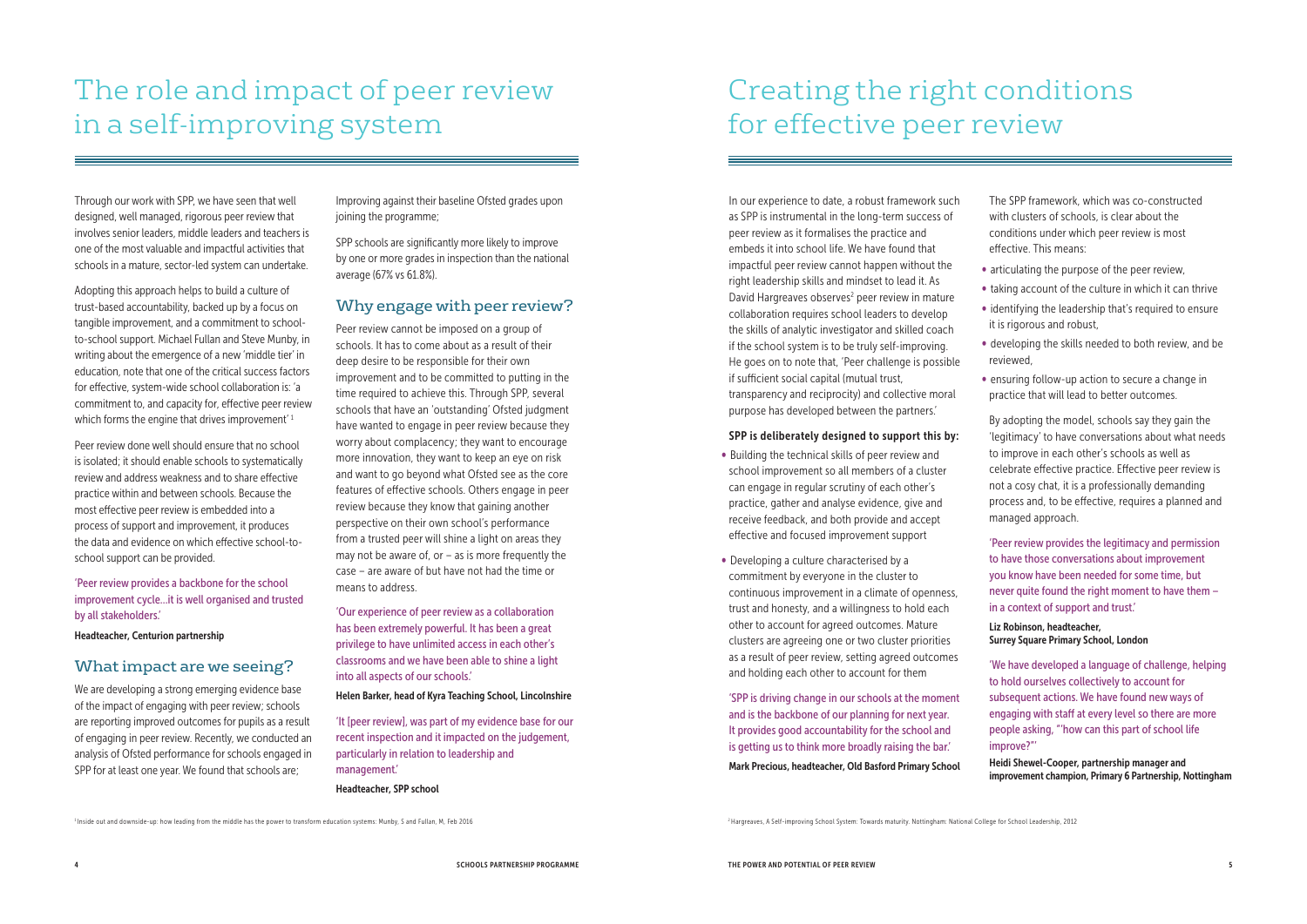Our structured approach to peer review is underpinned by a rigorous 3-stage cycle of continuous improvement. Three phases of training and support mean clusters can embed the practice at every level in their schools.

# Stage 1: self-review

Effective peer review starts with how well the school knows itself. As it is led by the school being reviewed, a consistent approach to this first phase is essential. The framework, based on enquiry questions, supports schools in carrying out robust self-review to help inform the focus of the peer review.

# Stage 2: peer review

The most effective peer reviews have an agreed focus. An initial conversation between the lead reviewer and the reviewed school is necessary to agree this focus, which is defined by the school and tested by the review team. The role of the team is to make sure that this agreed focus is based on evidence of what needs to improve and the outcome is going to be of most benefit to the school. It is in this initial conversation that the evidence to be collected in the peer review will be agreed.

The peer reviewers are in the school for one to two days to enquire into the areas agreed by the school. Our experience is that peer reviewers working as a

team or trio work best where they can triangulate evidence and jointly analyse their findings. They are not there to pass judgement but to seek evidence and agree findings that are then shared with the school. As peer review is also a professional development opportunity, we encourage a middle or senior leader in the school to take the opportunity to shadow the review team and give them feedback at the end of the process.

Immediate feedback is important, as is coming to a shared agreement on what needs to improve. For this reason, the peer review ends with a feedback conversation where the evidence is shared and initial findings agreed.

# Stage 3: follow up workshop and school-to-school support

If peer review is going to be a vehicle for ongoing improvement in school systems, then it must go further than the review itself. Our experience shows that where the outcomes are owned by the staff, the long-term and sustainable impact is greater. The SPP model includes a post-review improvement workshop that takes place no more than two weeks after the review. For most schools this takes place in a staff meeting and, using a range of facilitation tools, is designed to get to the root cause of issues, agree actions and broker any necessary support from other schools in the cluster.

There is a powerful 'drumbeat' underpinning peer review. It is not episodic, something that's done and ticked off on an annual calendar. It is fundamentally a way of being for groups of schools that will change the way they work together.

As the school system becomes more mature, it will gradually become more effective at the core functions of review, intervention and improvement. As schools become more autonomous and more accountable, peer review creates a climate and a culture where connected autonomy and trust-based accountability can grow. Schools engaged in SPP are now increasingly extending the practice to middle leaders and teachers within and between schools, so that the cycle of collaborative improvement is embedded at every level.

However, peer review could just as easily become something else. It could become cosy chats in each other's offices. It could become a model that isn't reciprocal but 'done to' schools. It could become one where the conversations that need to happen don't happen because it's hard. It could become one where we review but don't improve each other's schools. It is up to us.

As peer review becomes an established practice, there are other risks that need to be addressed:

• Competing priorities can distract schools and clusters from the relentless focus on the agreed peer review improvement priorities.

• Just as schools can be isolated, so too can clusters. The SPP peer review model is supporting and brokering cluster to cluster, MAT to MAT and TSA to TSA peer review to reduce isolation and increase learning at 'middle tier' level.

• Peer review needs to be fully integrated with national and local accountability systems.

Our view is that, done robustly and rigorously, it forms the backbone of accountability systems at local, regional and national level.

# Conclusion

We believe – and the case studies and testimonials in this report bear this out - that there is a growing number of leaders prepared to invest in reciprocal peer review because they believe it's the right thing to do and it gets results. They want to 'reclaim' what it means to be a great school, and to have the necessary conversations with each other about what needs to improve.

Above all, the leaders we have had the privilege to work with, some of whom are featured in this report, know that peer review makes a reality of 'collective moral purpose.' They model this through being willing to hold themselves and each other to account for improvement, through being ready to make their best practice available to each other across the cluster and through their willingness to tackle issues of collective importance that affect the greatest number of children and young people.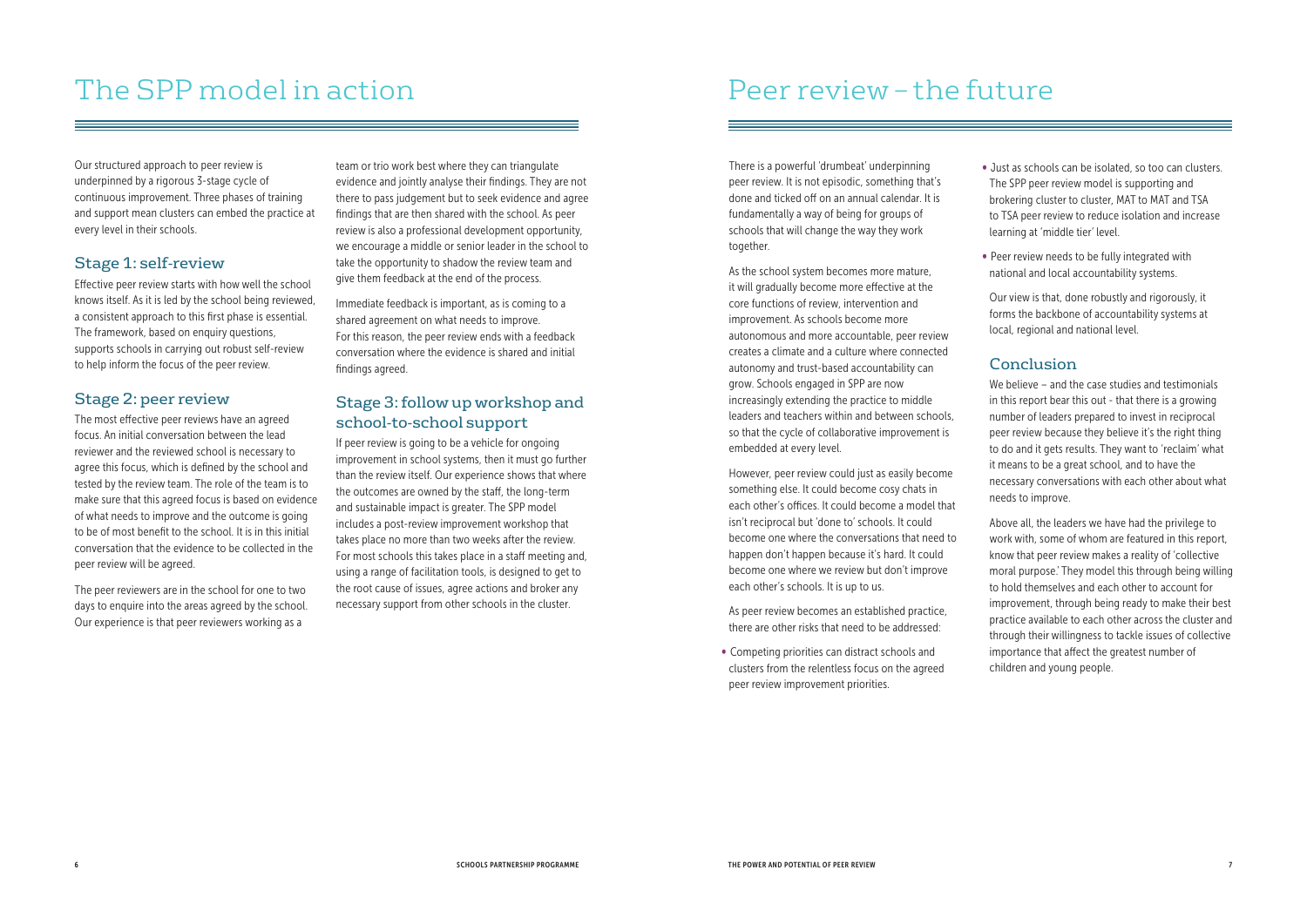# Case study 1 and 2 and 2 and 2 and 2 and 2 and 2 and 2 and 2 and 2 and 2 and 2 and 2 and 2 and 2 and 2 and 2 and 2 and 2 and 2 and 2 and 2 and 2 and 2 and 2 and 2 and 2 and 2 and 2 and 2 and 2 and 2 and 2 and 2 and 2 and 2

# Impact of peer review on pupil outcomes, Centurion Partnership, Lincolnshire



### Ian Tyas, headteacher, Ingham Primary School

The Centurion Partnership is a group of 7 small primary schools based in Lincolnshire who had worked collaboratively for many years, and were heavily involved with the Schools Partnership Programme (SPP) from its pilot year.

By engaging in peer review, the partnership has seen measurable improvements in key areas of development. In one of the schools, work on spelling – identified in the peer review – led to a rise in standardised spelling scores from 62.2% with a standardised score above 100 to 90.4% by the end of the year. In another school where there was a focus on mathematics standards, these have improved over the two-year period since the first review from below national average to above national average.

"The first year especially had a huge impact here, shifting us from a group who had worked together loosely arranging events such as sports competitions and music festivals to a far deeper relationship based on a clear moral purpose to improve the quality of teaching and learning in our schools so that every child's school experience is excellent. This shift has had a dramatic impact on our own meetings as headteachers and they have become much more about leadership and pedagogy, and importantly about how we can support each other in our own school's journey."

- a deeper commitment to each other's improvement
- an agreed mechanism for challenging one another to be even more ambitious for children
- the creation of an authorising environment where the focus is on giving and receiving support for improvement
- examples of success systematically captured and shared by leaders.

Headteacher, Centurion partnership

Peer review as a driver for culture change, Kyra Teaching School Alliance, Lincolnshire



Marie-Claire Bretherton, Leader of Kyra Teaching School Alliance

Kyra Teaching School Alliance, based at Lincoln Mount Street Academy in Lincolnshire, began in 2012 as a partnership of seven schools. Since then, it has grown to be a large strategic force for school improvement in Lincolnshire and now includes over 50 schools.

Peer review within the alliance emerged in response to the question of how to build deeper partnerships that directly impacted on the quality of education each school could provide.

The aim was to build a network of improvement partnerships that moved beyond transactional interactions between schools, and into transformational interactions.

As a result of the working together on peer review, they observed a number of positive outcomes:

"As our partnership has deepened in maturity we've learnt lots of lessons and reviewed our methods and one of the reflections from the first year was about how we follow through that sense of responsibility for each other's schools. We've now built in a stronger mechanism for accountability, for checking back and seeing how it's going." Headteacher, Kyra Teaching School Alliance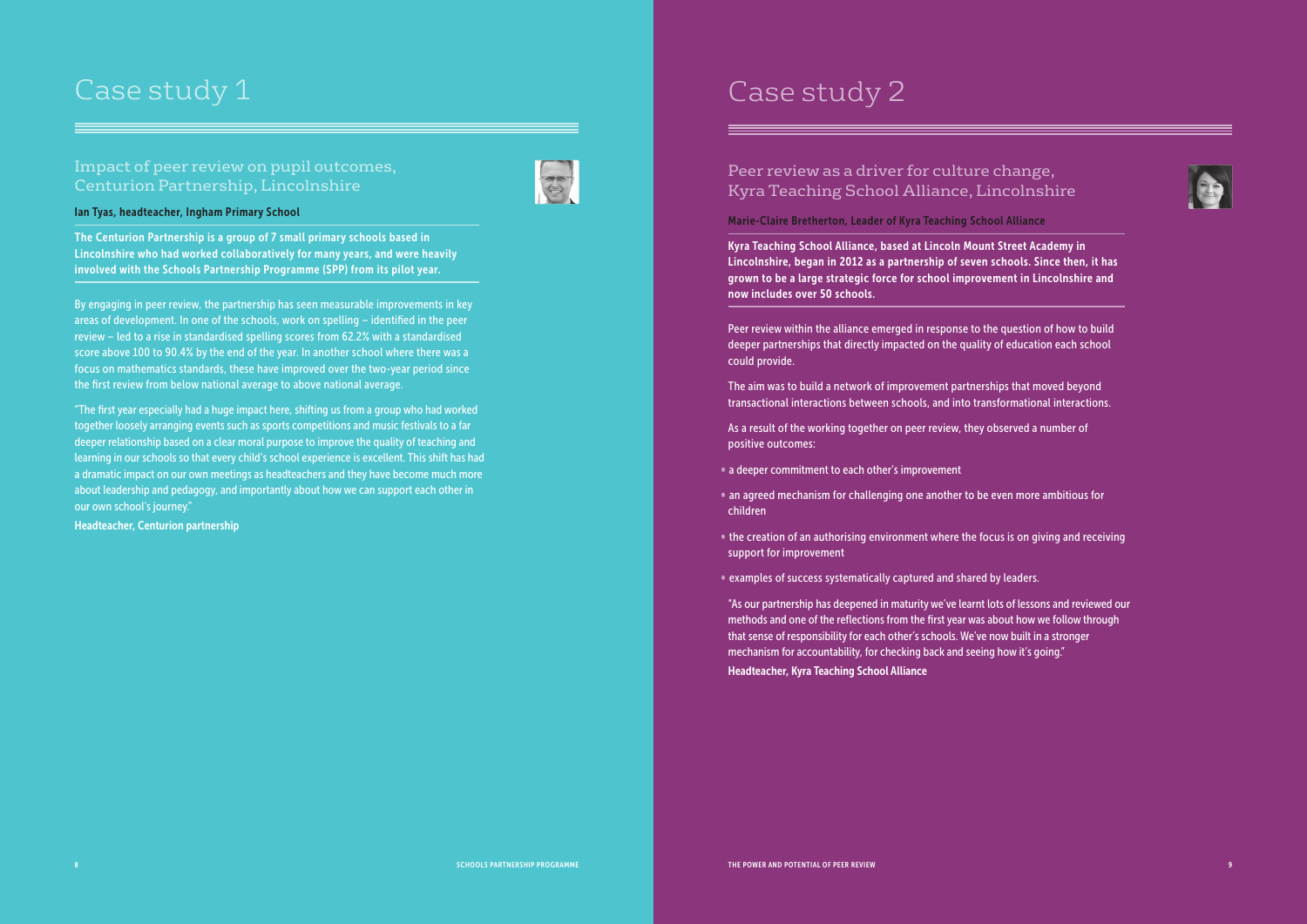impact on improved outcomes, Focus Trust MAT

Nadia Sweryt-Hannam, Principal, Birstall Primary Academy

Lisa Needham, Executive Principal, Roundthorn Primary Academy

Andrew Ross, Principal, Rudheath Primary Academy

Birstall, Roundthorn and Rudheath are all primary academies within Focus Trust, a charitable multi-academy trust based in the North West of England. The demographics of the schools are very different but all three schools are deemed 'good' by either Ofsted or Focus Trust.

Following an analysis of pupil outcomes in each of our academies it was decided that the teaching and learning of reading was the area that we would focus our peer review on.

As a result of the improvement champion workshop, bespoke CPD has been organised between staff. There has been a significant impact on all learners (staff and children) within school. Guided reading has been under development and all schools are now more consistent across in their approach and activities.

We agreed that the peer review had to work for our schools and that the peer review supported the schools' self-evaluation. Questions were asked that had not been considered (or that had been avoided) before in a very challenging way. Although some of the information revealed was not what we wanted to hear it was shared in a constructive way and we felt positive about ways to move forward.

Staff within the schools felt involved in a more collective process. As it was a peer leading the review/workshop, rather than the Trust, it was seen to be less judgemental and more a supportive and developmental process. Despite it appearing less judgemental to the staff, the professional dialogue challenged the self-review process within each school.

Being part of SPP has given us a structure to ensure that peer review has greater impact on school improvement through more rigorous self-review and effective school-to-school support.









### Karl Rogerson, principal, Billesley Primary School

Billesley Primary School in Birmingham is part of the Elliot Foundation of schools, based in the West Midlands.

Having completed the first phase, self-review, we knew that we wanted our peer review to focus on our mathematics provision from nursery up to Year 6. The peer review findings highlighted that the quality of mathematics provision across the school was inconsistent; we had some highly effective practice and some less effective. We were also able to see that the structure of lessons was inconsistent and did not always provide adequate time for teacher modelling and assessment for learning. The review also highlighted a central question: how can we use information/data/assessment to better meet the needs of all learners?

We put together an action plan following the peer review which included training on lesson structure and multiple, whole-school inset days focusing on developing teachers' curriculum knowledge, reasoning skills, questioning, planning and assessment.

The impact of these actions to date on our mathematics provision has been that 90% of lessons that were graded are good or better and 35% are outstanding. We also found that children were receiving a more 'personalised' maths education with modelling and questioning being identified as a strength, an improvement made since the review, and an identified action in the post-review workshop.

Having the opportunity to ask key questions of colleagues in other schools and sharing the good practice with other teachers across the cluster has been excellent professional development. We are always looking for ways to develop our leaders and this process has been a real positive.